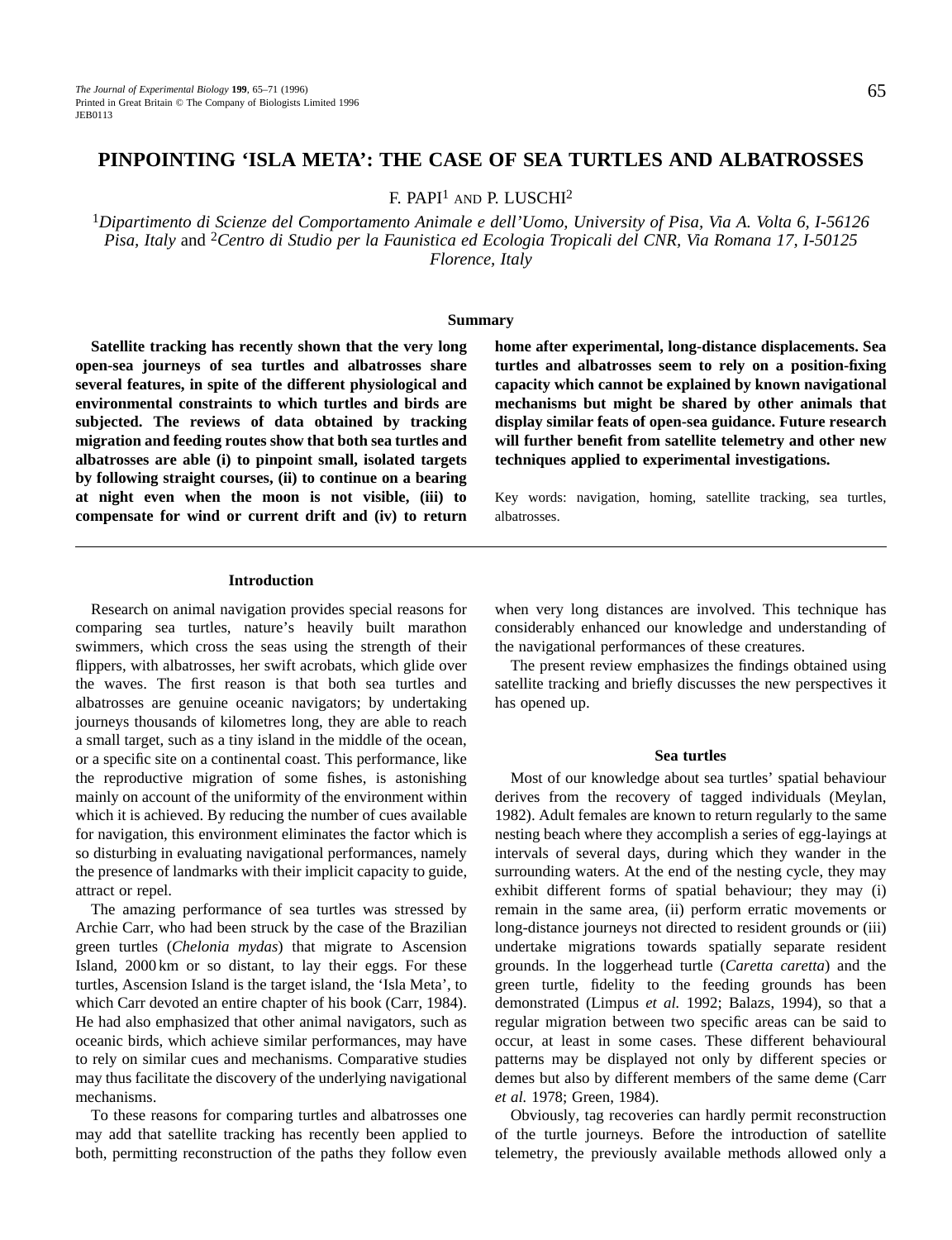time-consuming reconstruction of short legs of journeys by the visual or radio tracking of turtles towing helium balloons or transmitting floats (Carr, 1963, 1972; Baldwin, 1972). The most interesting findings included the capacity for coastal navigation and straight movements off shore.

Pioneer experiments using satellite tracking were performed on the loggerhead turtle (Stoneburner, 1982; Timko and Kolz, 1982), and complete reconstructions of long-distance journeys became possible several years later.

Apart from preliminary reports that are often hard to classify (e.g. Eagleson *et al.* 1978; Renaud, 1990; Byles and Swimmer, 1994; Renaud *et al.* 1994), the types of movement that have been studied by satellite tracking can be grouped as follows. (1) Short segments of migratory journeys or similar movements: loggerhead turtle (Hays *et al.* 1991). (2) Tracks showing wandering activity in feeding grounds: loggerhead turtle (adults and subadults, Renaud and Carpenter, 1994); Kemp's ridley turtle (*Lepidochelys kempi*, juveniles, Renaud, 1994). (3) Long-distance movements apparently not directed at specific resident grounds: loggerhead turtle (Timko and Kolz, 1982; Stoneburner, 1982; Byles and Dodd, 1989; Keinath *et al.* 1989); olive ridley turtle (*Lepidochelys olivacea*, Byles and Plotkin, 1994). (4) Incomplete long-distance migratory journeys: this description is adopted when there is no evidence of arrival at the resident grounds. Sometimes it is difficult to distinguish between cases to be assigned to this or the previous group: green turtle (Spring, 1990; Liew *et al.* 1995); hawksbill turtle (*Eretmochelys imbricata*, Groshens and Vaughan, 1994); Kemp's ridley turtle (Byles, 1989); olive ridley turtle (Plotkin *et al.* 1995); leatherback turtle (*Dermochelys coriacea*, Duron-Dufrenne, 1987; see also Keinath and Musick, 1993, for movements in the interesting period). (5) Entirely reconstructed migratory journeys to the feeding grounds (Fig. 1). They can be subdivided into: (5a) journeys mostly swum along the coast (green turtle, Liew *et al.* 1995: Fig. 1C, track e; hawksbill turtle, Groshens and Vaughan, 1994; Byles and Swimmer, 1994; Kemp's ridley turtle, Byles and Plotkin, 1994; Plotkin *et al.* 1995) and (5b) journeys mainly carried out in open seas (green turtle, Balazs, 1994; Balazs *et al.* 1994; Papi *et al.* 1995; Liew *et al.* 1995).

Besides the ability to maintain straight courses, which is a frequent feature in tracked journeys, the cases illustrated in 5b also reveal that these turtles have a surprising capacity to pinpoint specific targets during a long-distance journey in open seas, without movements indicating a random or systematic search. This behaviour is particularly striking in track a in Fig. 1C: this turtle was able to take a route which led her straight to the strait through which she had to pass to reach the feeding grounds. In the cases illustrated in Fig. 1, the ratio between the 'beeline' distance from nesting to resident grounds and the distance actually travelled (straightness index, Batschelet, 1981) ranges between 0.71 and 0.98.

Tracks of naturally occurring journeys can certainly allow inferences to be drawn about turtle navigational mechanisms, but further progress is only possible using an experimental approach. In this connection, experimental displacement from



Fig. 1. Examples of migratory journeys of green turtles tracked by satellite. (A) Tracks recorded in the Hawaii region (from Balazs, 1994; Balazs *et al.* 1994, modified). (B) Tracks of turtles migrating from Rose Atoll, American Samoa, to Fiji Islands (from Balazs *et al.* 1994, modified). (C) Tracks of turtles migrating from Redang Island, West Malaysia (from Papi *et al.* 1995; Liew *et al.* 1995, modified): track d is not complete, as the transmitter stopped emissions before the resident grounds were reached. Track e is an example of navigation along a coastline. The turtle in track c stopped in the waters near the island.

the nesting grounds or *en route* seems to be a promising method. Only a few long-distance experiments have so far been attempted, and not all of these have led to meaningful outcomes.

A first unplanned experiment, reported by Cornelius (1865), involved a green turtle caught at Ascension and transported by ship as far as the English Channel, where the animal looked unhealthy and was thrown overboard. This turtle, which was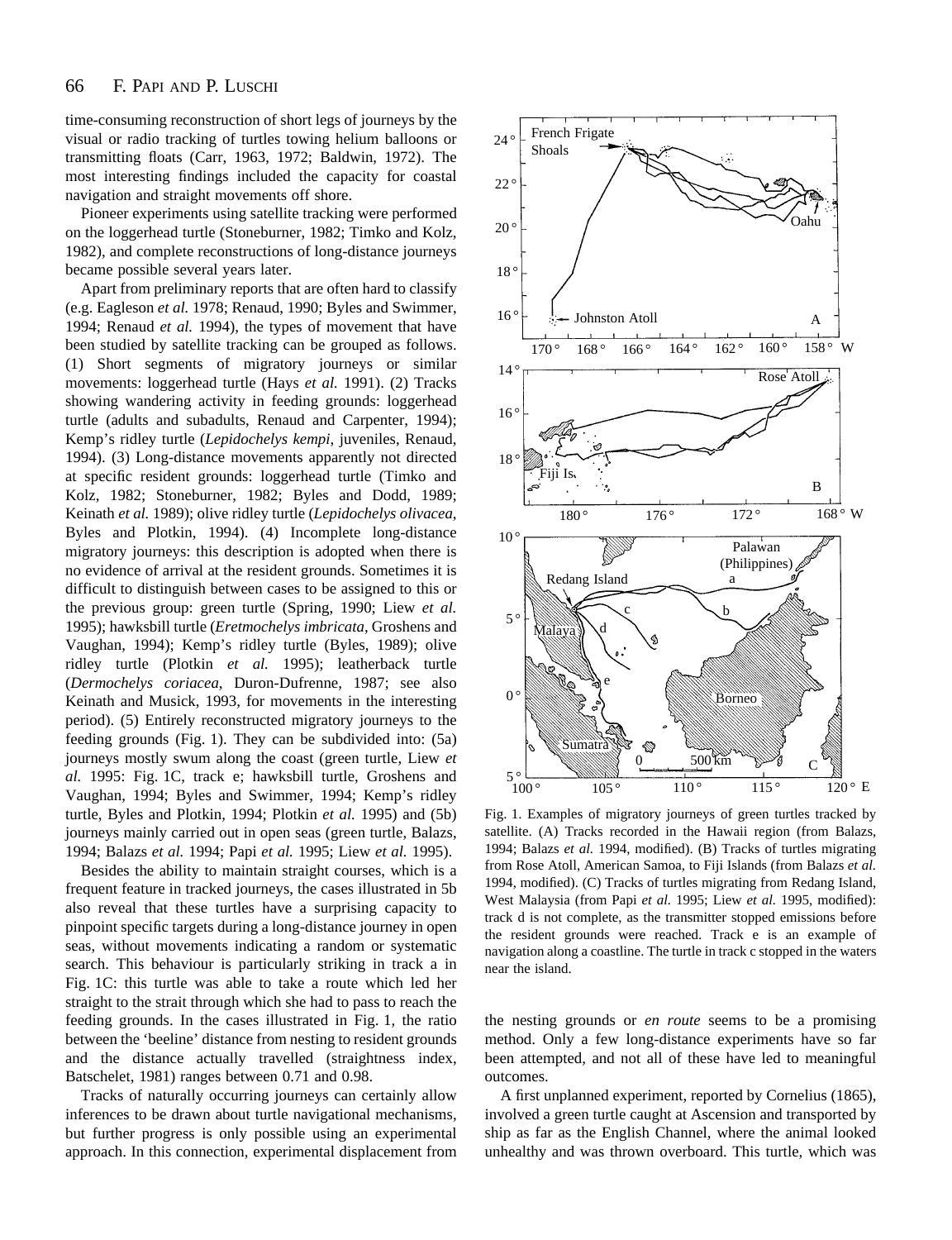recognisable because it had been branded, was caught again at Ascension 2 years later. This finding appears even more remarkable now, after the discovery that all Ascension turtles have their resident feeding grounds on the Brazilian coast (Carr and Mortimer, 1987). Thus, this unlucky turtle succeeded in finding its way back to Ascension, probably after a stay at its Brazilian feeding grounds, starting from a distant site well away from its migratory route.

Carr (1972) interrupted the nesting of an Ascension green turtle and displaced her 187 km north from what should have been her course to Brazil. After an initial zigzag, the female headed straight in one direction, only deflecting 15<sup>°</sup> from Ascension. Unfortunately, visual tracking was interrupted after about 9 km.

Liew *et al.* (1995) transported a green turtle caught at Redang Island, Malaya, 280 km south and released her on the east continental coast. The turtle, equipped with a satellite transmitter, quickly returned to Redang, following a course along the coast.

According to a preliminary report by Renaud (1994), a juvenile Kemp's ridley turtle, tracked by satellite, homed after a 110 km displacement along the Texas coast. Other experiments have involved green turtles displaced over short distances: Baldwin (1972) tracked target-directed movements, whereas Ireland (1980), Renaud and Carpenter (1994) and Luschi *et al*. (1995) followed complete return paths.

# **Albatrosses**

A great number of field and at-sea observations and one crucial displacement experiment (Kenyon and Rice, 1958) have for quite a time earned albatrosses a reputation as skilful oceanic navigators. They have developed a technique of slopesoaring along waves which allows them to proceed over the ocean at an extremely low cost in terms of energy and to wander in search of food at enormous distances from lands. There is circumstantial evidence that some albatrosses, such as the related giant petrel (*Macronectes giganteus*), perform circumpolar journeys over the Southern Ocean (Tickell and Scotland, 1961; Robertson and Kinsky, 1972), moving eastwards with the aid of the prevailing winds. However, albatrosses periodically return to nest in their natal colony, thus showing their excellent ability to rediscover a specific remote island (see Gibson, 1967; Fisher, 1971, for references). A similar performance is displayed when they home from long foraging flights during the nesting season. Definitive evidence of albatrosses' mastery of navigation derives from the classic displacement experiment of Kenyon and Rice (1958), who reported that 14 out of a group of 18 nesting Laysan albatrosses (*Diomedea immutabilis*), which had been moved 2116–6629 km in the Pacific area, managed to return to their nests in a relatively short time.

As with turtles, satellite telemetry has provided the basis upon which reasonable hypotheses about albatross navigational mechanisms can be formulated. In these experiments, the transmitters are usually attached to nesting birds in order to track their foraging trips. Following a pioneer study on the southern giant petrel (Strikwerda *et al.* 1986), French authors have provided a large quantity of useful tracks and data on the wandering albatross (*Diomedea exulans*) nesting at the Crozet Islands and, to a lesser extent, on the lightmantled sooty albatross (*Phoebetria palpebrata*) breeding at Macquarie Island (Jouventin and Weimerskirch, 1990; Weimerskirch *et al.* 1993, 1994; Weimerskirch and Robertson, 1994). Further tracks were recorded for wandering albatrosses by Prince *et al.* (1992) in South Georgia and by Nicholls *et al.* (1992) in southern Australia.

The albatrosses may forage in the surroundings of their nesting island or perform long journeys, which are clearly of greater interest to navigation. The evaluation of their routes is made difficult by two main factors. Albatrosses forage in different areas and also *en route*, so that the destination of their flights cannot be predicted. Moreover, their routes depend on wind direction and intensity; hence, a larger number of tracks, together with the pertaining wind data, are necessary to assess how the wind pattern actually influences their directional options.

Considering the major source of information available, namely the tracks of Crozet wandering albatrosses (Jouventin and Weimerskirch, 1990; Weimerskirch *et al.* 1993, 1994), some general features can be deduced. (1) The birds may forage in all quadrants (Fig. 2), even if prevailing winds blow from only one direction (west in the case considered). (2) The shape of the entire trip varies substantially; the outbound and inbound legs may be more or less widely separated, thus forming loops of different shape (Fig. 2A–C). Alternatively, they may intersect (Fig. 2D–F) or nearly coincide (Fig. 2G–I). Tracks of all these types have also been recorded in sooty albatrosses (Weimerskirch and Robertson, 1994; H. Weimerskirch, unpublished data). (3) The birds' return flights do not reveal reliance on search mechanisms, and they mostly approach the home island along a straight course. Such straight approaches can occur with crosswinds (Fig. 2A,B).

Besides the displacement experiment of Kenyon and Rice mentioned above, only one other experiment of this kind has been performed. Fisher (1971) displaced chicks and fledglings of Laysan albatrosses from their natal site to different islands. Only the fledglings were later able to rediscover the natal colony, whereas the chicks were only recovered at the site of the foster colony. This result indicates that the cues required to recognise the mother colony may be acquired between the ages of 1 and 5.5 months.

Experiments on species of procellariformes other than albatrosses confirm excellent homing abilities in this order (see references in Matthews, 1968; Dall'Antonia *et al.* 1995). In Cory's shearwater (*Calonectris diomedea*), homing paths of displaced individuals were recently reconstructed by means of a direction-recording data-logger (Dall'Antonia *et al.* 1995).

# **Discussion and conclusions**

Satellite tracking has shown that sea turtles and albatrosses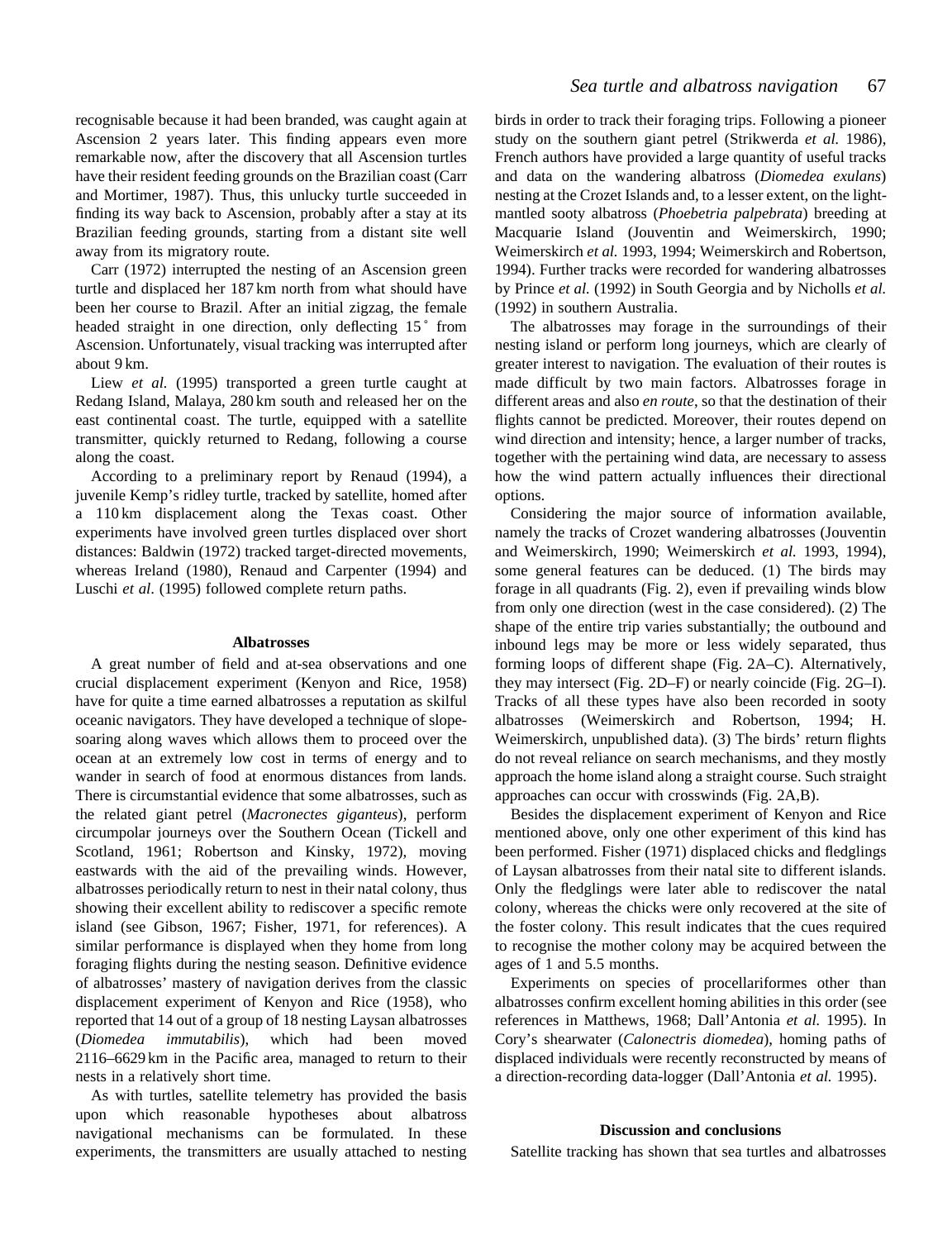

Fig. 2. Tracks of foraging trips of wandering albatrosses as revealed by satellite telemetry. The small circles indicate the localizations obtained, the larger circle indicates the position of the home island. (A–C, E–I) Tracks of birds nesting at Crozet Islands (from Jouventin and Weimerskirch, 1990; Weimerskirch *et al.* 1993, modified). (D) Track of a bird moving from South Georgia (from Prince *et al.* 1992, modified). The open arrows in A and B indicate wind direction during the birds' arrival at the island. The small filled arrows show the direction taken by the birds.

succeed in covering long legs of oceanic journeys maintaining straight courses and heading for specific targets from hundreds of kilometres away, compensating for wind or current drift. Homing experiments have demonstrated that these animals are able to reach home after a displacement to an unfamiliar area.

The navigational mechanisms described for other animals can only partly explain these performances. In the absence of drift, straight courses could be maintained by a compass orientation mechanisms. Besides a sun compass, both turtles and albatrosses have to rely on a star or a magnetic compass to keep straight courses, even on moonless nights (Prince *et al.* 1992; Luschi *et al.* 1995). Turtles, which are myopic out of water and thus unable to see stars, must, however, rely on the magnetic compass alone. The wave direction may also be used

for compass orientation. This has been proposed for birds for a long time, and Lohmann *et al.* (1995) have found that wave direction is the primary orientation cue used by turtle hatchlings after entering the sea. So, the wave direction might be utilized by adults in navigation, provided that they are able to calibrate their direction with a true compass. However, compass orientation cannot by itself account for the compensation of drift and experimental displacement.

The orientation mechanism may be based on sensory contact with the target; one possibility to be considered is reliance on chemical cues originating from the target (for Ascension green turtles, see Koch *et al.* 1969). The tracked routes of turtles and albatrosses fail to show the zigzag movements to be expected in the case of a gradient appraisal. Moreover, the migrations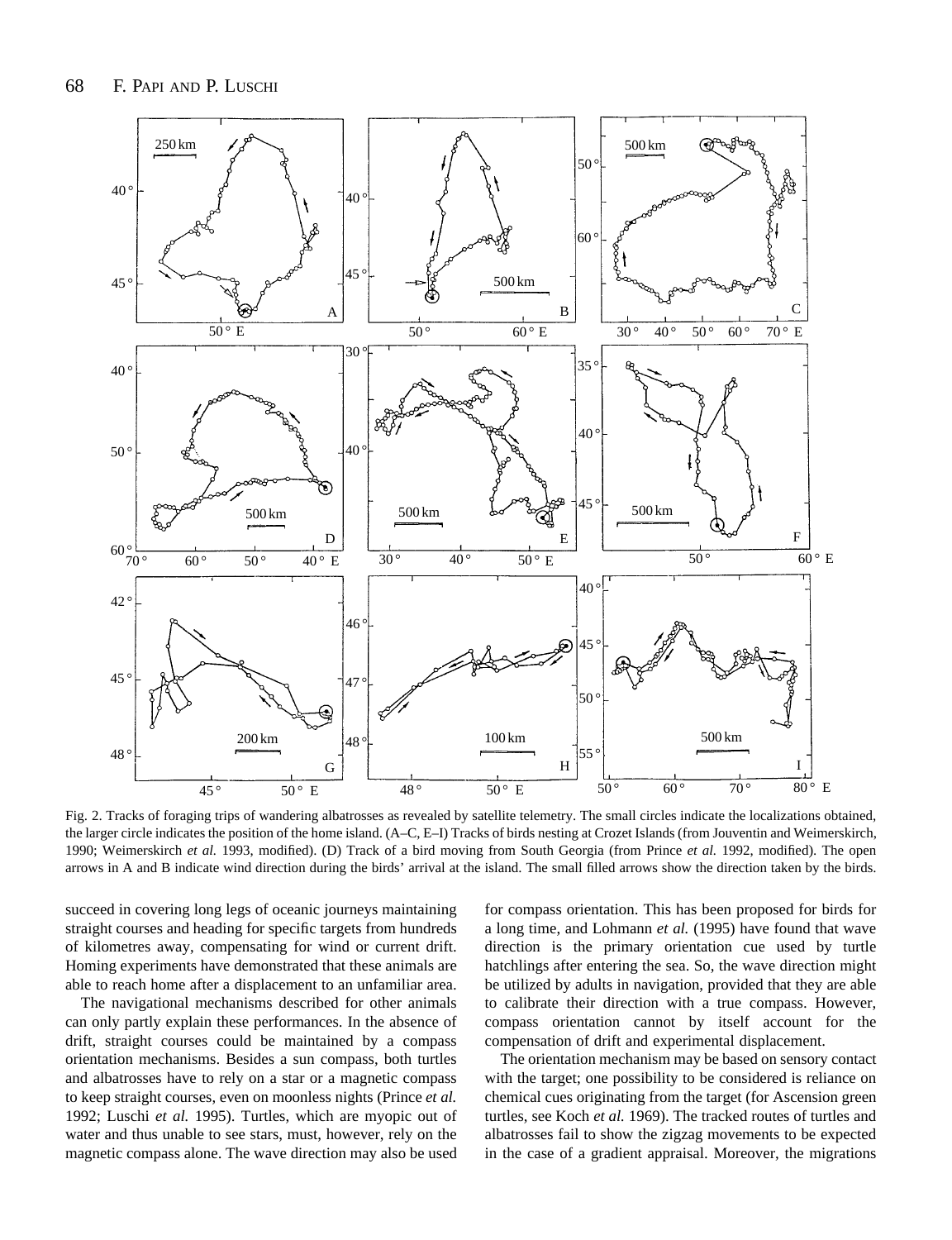of green turtles in the South China Sea may occur in the presence of cross currents (Papi *et al.* 1995), and wandering albatrosses may reach the nesting island when a side wind is blowing. When turtles migrate over shallow waters, cues of any nature originating from the sea bottom may play a role. The tracks of two green turtles reported in Fig. 1C, which migrated separately towards different feeding grounds, almost coincide over a long leg, as there were local guiding stimuli. However, a similar coincidence between the routes of two individuals also occurred over deep waters (see Fig. 1B); in this case, cues perceived from the sea bottom could hardly have been involved.

Information that is used in navigation may originate from an outward or previous journey (route-based navigation). Reliance on such information, however, could not explain pinpointing navigation in animals subjected to the drift of winds and currents and able to compensate for passive displacement. For the same reason, journeys based on endogenous spatio-temporal programmes (vectorial navigation) are to be excluded.

On the whole, the available data indicate that turtles and albatrosses take advantage of a position-fixing mechanism that is operative over the entire journey and can still be used far from familiar areas and the customary routes. This mechanism would allow drift compensation *en route*, homing from unfamiliar areas and other remarkable performances such as those illustrated in Fig. 2I. Here, the albatross flies home by almost exactly retracing a zigzag outward leg, a behaviour pattern which, in the presence of trails or landmarks, could be classified as trail following or route reversal. On the windy Southern Ocean, this performance can be explained only by assuming that a series of fixes is made, memorised and used to relocate the outbound track.

The position-fixing mechanisms of animals (map-based and grid-based navigation, Papi, 1992) have only rarely been investigated, except in the case of the homing pigeon, which has been shown to possess an olfactory map allowing homing from unfamiliar sites (Papi and Wallraff, 1992). It is hard to imagine that a map of this kind can operate over long distances in open seas. Among other things, the Southern Ocean, with its violent winds, which blow mostly in one direction, seems to lack the requirements needed for the acquisition and use of an olfactory map.

Grid-based (bicoordinate) mechanisms of navigation, which might explain these performances, have been hypothesised but not yet demonstrated. It is often assumed that one of the coordinates is obtained by calculating the astronomical or magnetic latitude. Since turtle hatchlings and birds have been found to be responsive to variations in the inclination of the magnetic field (Lohmann and Lohmann, 1994; Wiltschko and Wiltschko, 1972), magnetic reckoning, which also has the advantage of being ever present, seems to be the best candidate for our animals.

Before speculating about the second element of the bicoordinate grid, we have to consider whether it is really required to explain the observed facts. Lohmann and Lohmann (1994) propose that turtles might locate the nesting beach by relying only on magnetic latitude determination. This strategy would be more successful when the target is on a coast aligned north–south or an island to be reached from the east or west. There are, however, some cases of small islands that are reached from other directions (as in Fig. 1A); moreover, albatrosses approach their target island from all directions. Even if it is conceivable that the animals' task might be facilitated by stimuli deriving from the target and detectable at a certain distance, any auxiliary stimuli, if chemical in nature, could not be detected when the animals arrive with side or tail winds or currents.

If one supposes that a true bicoordinate grid is required, a difficult problem arises about the nature of the second coordinate. The history of human navigation shows that there are few cues accessible to living beings which can be used for fixing longitude; the method of determining it was solved only in the 18th century. A hypothesis worth testing is that of Lohmann and Lohmann (1996), who suggest that the entire map is magnetic and based on the inclination and intensity of the field. Over some areas, the isolines of these parameters actually intersect, forming a grid that could be used for position fixing.

The present survey has shown that sea turtles and albatrosses are excellent subjects for experimental research and that they could be used to make possible further achievements in the study of animal navigation. Their status as threatened species sets a limit to experimentation, which may yet provide information useful for conservation (Prince *et al.* 1992; Weimerskirch and Robertson, 1994). Interesting results may derive from systematic tracking experiments on displaced adult turtles and albatrosses, in some cases after treatments reducing or altering their perception of environmental stimuli. In this connection, tracking animals displaced over a limited distance with direction-recorder data-loggers may also provide meaningful results, as these devices allow continuous recordings of animal movements without the discontinuity of satellite fixing. Direction recorders carried by animals are nowadays reliable and are producing excellent reconstructions of animal journeys (Ioalè *et al.* 1994; Dall'Antonia *et al.* 1995; Wilson *et al.* 1993). In the near future, satellite transmitters, data-loggers and other devices which are being developed will provide the instrumental aid for the experimental strategies of the researcher.

We are grateful to Henri Weimerskirch for permission to analyse some unpublished albatross tracks and for a critical reading of the manuscript. This work was supported by the Italian MURST, the Comitato Ricerche Tecnologiche e Innovazione del CNR and the ENEA.

# **References**

BALAZS, G. H. (1994). Homeward bound: satellite tracking of Hawaiian green turtles from nesting beaches to foraging pastures. In *Proceedings of the 13th Annual Symposium on Sea Turtle*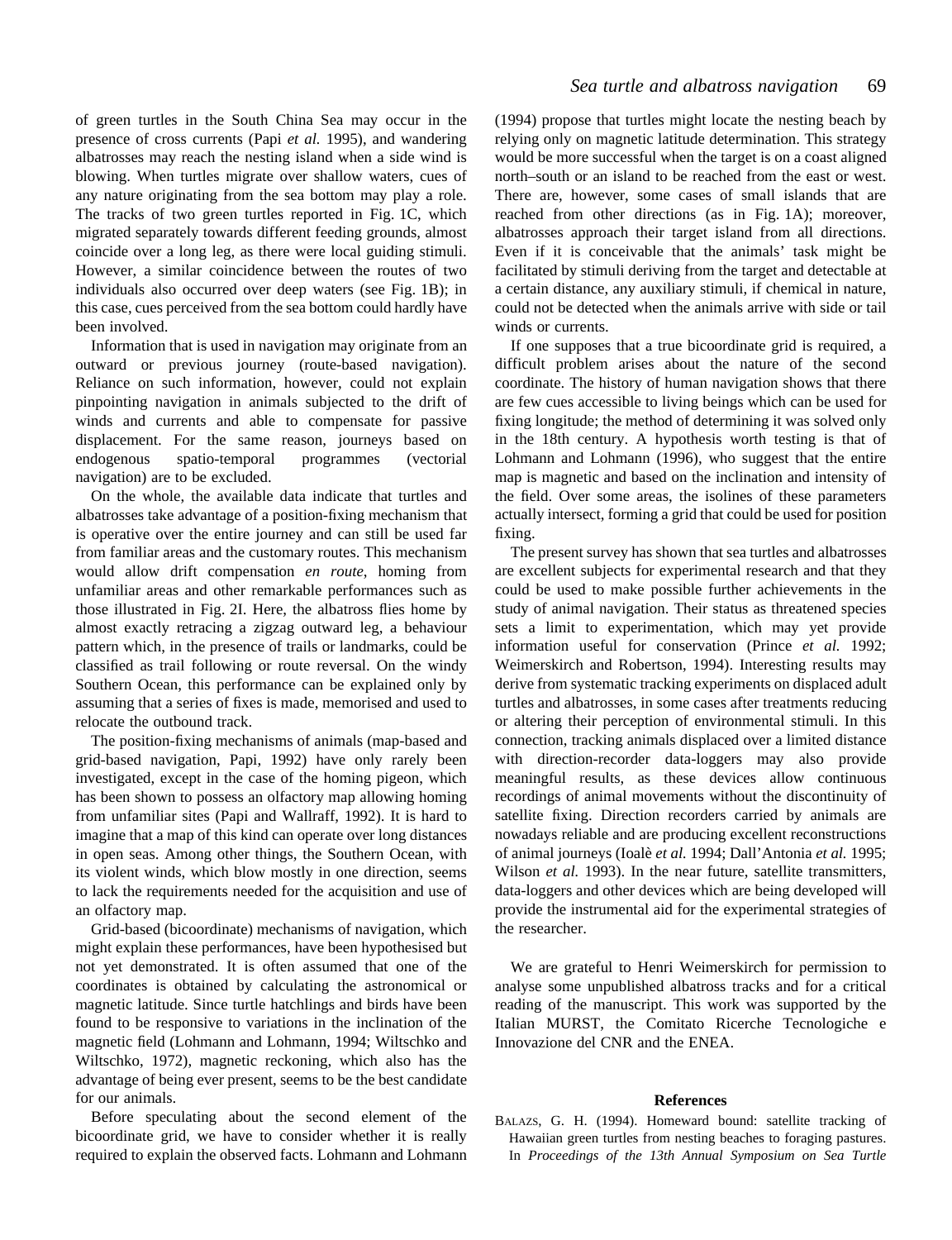#### 70 F. PAPI AND P. LUSCHI

*Biology and Conservation* (ed. B. A. Schroeder and B. E. Witherington), pp. 205–208. U.S. Department of Commerce, NOAA Tech. Memo NMFS-SEFSC-341.

- BALAZS, G. H., CRAIG, P., WINTON, B. R. AND MIYA, R. K. (1994). Satellite telemetry of green turtles nesting at French Frigate Shoals, Hawaii and Rose Atoll, American Samoa. In *Proceedings of the 14th Annual Symposium on Sea Turtle Biology and Conservation* (ed. K. A. Bjorndal, A. B. Bolten, D. A. Johnson and P. J. Eliazar), pp. 184–187. U.S. Department of Commerce, NOAA Tech. Memo NMFS-SEFSC-351.
- BALDWIN, H. A. (1972). Long-range radio tracking of sea turtles and polar bear: instrumentation and preliminary results. In *Animal Orientation and Navigation* (ed. S. R. Galler, K. Schmidt-Koenig, G. J. Jacobs and R. E. Belleville), pp. 19–37. Washington, DC: NASA SP-262.
- BATSCHELET, E. (1981). *Circular Statistics in Biology*. New York, London: Academic Press.
- BYLES, R. A. (1989). Satellite telemetry of Kemp's ridley sea turtle, *Lepidochelys kempi*, in the Gulf of Mexico. In *Proceedings of the 9th Annual Symposium on Sea Turtle Biology and Conservation* (ed. S. A. Eckert, K. L. Eckert and T. H. Richardson), pp. 25–26. U.S. Department of Commerce, NOAA Tech. Memo NMFS-SEFSC-232.
- BYLES, R. A. AND DODD, C. K. (1989). Satellite biotelemetry of a loggerhead sea turtle (*Caretta caretta*) from the east coast of Florida. In *Proceedings of the 9th Annual Workshop on Sea Turtle Biology and Conservation* (ed. S. A. Eckert, K. L. Eckert and T. H. Richardson), pp. 215–217. U.S. Department of Commerce, NOAA Tech. Memo NMFS-SEFSC-232.
- BYLES, R. A. AND PLOTKIN, P. T. (1994). Comparison of the migratory behavior of the congeneric sea turtles *Lepidochelys olivacea* and *L. kempii*. In *Proceedings of the 13th Annual Symposium on Sea Turtle Biology and Conservation* (ed. B. A. Schroeder and B. E. Witherington), p. 39. U.S. Department of Commerce, NOAA Tech. Memo NMFS-SEFSC-341.
- BYLES, R. A. AND SWIMMER, Y. B. (1994). Post-nesting migration of *Eretmochelys imbricata* in the Yucatan Peninsula. In *Proceedings of the 14th Annual Symposium on Sea Turtle Biology and Conservation* (ed. K. A. Bjorndal, A. B. Bolten, D. A. Johnson and P. J. Eliazar), p. 202. U.S. Department of Commerce, NOAA Tech. Memo NMFS-SEFSC-351.
- CARR, A. (1963). Orientation problems in the high seas travel and terrestrial movements of marine turtles. In *Bio-Telemetry* (ed. L. E. Slater), pp. 179–193. Oxford: Pergamon Press.
- CARR, A. (1972). The case for long-range, chemoreceptive piloting in *Chelonia*. In *Animal Orientation and Navigation* (ed. S. R. Galler, K. Schmidt-Koenig, G. J. Jacobs and R. E. Belleville), pp. 469–484. Washington, DC: NASA SP-262.
- CARR, A. (1984). *The Sea Turtle. So Excellent a Fishe*. Austin: University of Texas Press.
- CARR, A., CARR, M. H. AND MEYLAN, A. B. (1978). The ecology and migrations of sea turtles. 7. The West Caribbean green turtle colonies. *Bull. Am. Mus. nat. Hist.* **162**, 1–46.
- CARR, A. AND MORTIMER, J. A. (1987). Reproduction and migrations of the Ascension Island green turtle (*Chelonia mydas*). *Copeia* **1987**, 103–113.
- CORNELIUS, C. (1865). *Die Zug- und Wander-Thiere aller Thierklassen*. Berlin: J. Springer.
- DALL'ANTONIA, L., DALL'ANTONIA, P., BENVENUTI, S., IOALÈ, P., MASSA, B. AND BONADONNA, F. (1995). The homing behaviour of Cory's shearwaters (*Calonectris diomedea*) studied by means of a direction recorder. *J. exp. Biol.* **198**, 359–362.
- DURON-DUFRENNE, M. (1987). Premier suivi par satellite en Atlantique d'une tortue Luth *Dermochelys coriacea*. *C. R. Acad. Sci. Paris* **304**, 399–402.
- EAGLESON, K. W., MORGAN, E. L., STONEBURNER, D. L. AND MCCOLLOUGH, N. (1978). Loggerhead sea turtle tracking by satellite, preliminary report. *ASB Bull.* **25**, 73.
- FISHER, H. I. (1971). Experiments on homing in Laysan Albatrosses, *Diomedea immutabilis*. *Condor* **73**, 389–400.
- GIBSON, J. D. (1967). The wandering albatross (*Diomedea exulans*): results of banding and observations in New South Wales coastal waters and the Tasman Sea. *Notornis* **14**, 47–57.
- GREEN, D. (1984). Long-distance movements of Galapagos green turtles. *J. Herpetol.* **18**, 121–130.
- GROSHENS, E. B. AND VAUGHAN, M. R. (1994). Post-nesting movements of hawksbill sea turtles from Buck Island Reef National Monument, St. Croix, USVI. In *Proceedings of the13th Annual Symposium on Sea Turtle Biology and Conservation* (ed. B. A. Schroeder and B. E. Witherington), pp. 69–71. U.S. Department of Commerce, NOAA Tech. Memo NMFS-SEFSC-341.
- HAYS, G. C., WEBB, P. I., HAYES, J. P., PRIEDE, I. G. AND FRENCH, J. (1991). Satellite tracking of a loggerhead turtle (*Caretta caretta*) in the Mediterranean. *J. mar. Biol. Ass. U.K.* **71**, 743–746.
- IOALÈ, P., DALL'ANTONIA, P., DALL'ANTONIA, L. AND BENVENUTI, S. (1994). Flight paths of homing pigeons studied by means of a direction recorder. *Ethol. Ecol. Evol.* **6**, 519–527.
- IRELAND, L. C. (1980). Homing behavior of juvenile green turtles, *Chelonia mydas*. In *A Handbook on Biotelemetry and Radio Tracking* (ed. C. J. Amlaner and D. W. MacDonald), pp. 761–764. Oxford, New York: Pergamon Press.
- JOUVENTIN, P. AND WEIMERSKIRCH, H. (1990). Satellite tracking of wandering albatrosses. *Nature* **343**, 746–748.
- KEINATH, J. A., BYLES, R. A. AND MUSICK, J. A. (1989). Satellite telemetry of loggerhead turtles in the western north Atlantic. In *Proceedings of the 9th Annual Symposium on Sea Turtle Biology and Conservation* (ed. S. A. Eckert, K. L. Eckert and T. H. Richardson), pp. 75–76. U.S. Department of Commerce, NOAA Tech. Memo NMFS-SEFSC-232.
- KEINATH, J. A. AND MUSICK, J. A. (1993). Movements and diving behavior of a leather back turtle, *Dermochelys coriacea. Copeia* **1993**, 1010–1017.
- KENYON, K. W. AND RICE, D. W. (1958). Homing of Laysan Albatrosses. *Condor* **60**, 3–6.
- KOCH, A. L., CARR, A. AND EHRENFELD, D. W. (1969). The problem of open sea navigation: the migration of the green turtle to Ascension Island. *J. theor. Biol.* **22**, 163–179.
- LIEW, H. C., CHAN, E. H., LUSCHI, P. AND PAPI, F. (1995). Satellite tracking data on Malaysian Green Turtle migration. *Rend. Fis. Acc. Lincei* (in press).
- LIMPUS, C. J., MILLER, J. D., PARMENTER, J., REIMER, D., MCLACHLAN, N. AND WEBB, R. (1992). Migration of green (*Chelonia mydas*) and loggerhead (*Caretta caretta*) turtles to and from eastern Australian rookeries. *Wildl. Res.* **19**, 347–358.
- LOHMANN, K. J. AND LOHMANN, C. M. F. (1994). Detection of magnetic-inclination angle by sea turtles: a possible mechanism for determining latitude. *J. exp. Biol.* **194**, 23–32.
- LOHMANN, K. J. AND LOHMANN, C. M. F. (1996). Orientation and open-sea navigation in sea turtles. *J. exp. Biol.* **199**, 73–81.
- LOHMANN, K. J., SWARTZ, A. W. AND LOHMANN, C. M. F. (1995). Perception of ocean wave direction by sea turtles. *J. exp. Biol.* **198**, 1079–1085.
- LUSCHI, P., PAPI, F., LIEW, H. C., CHAN, E. H. AND BONADONNA, F.